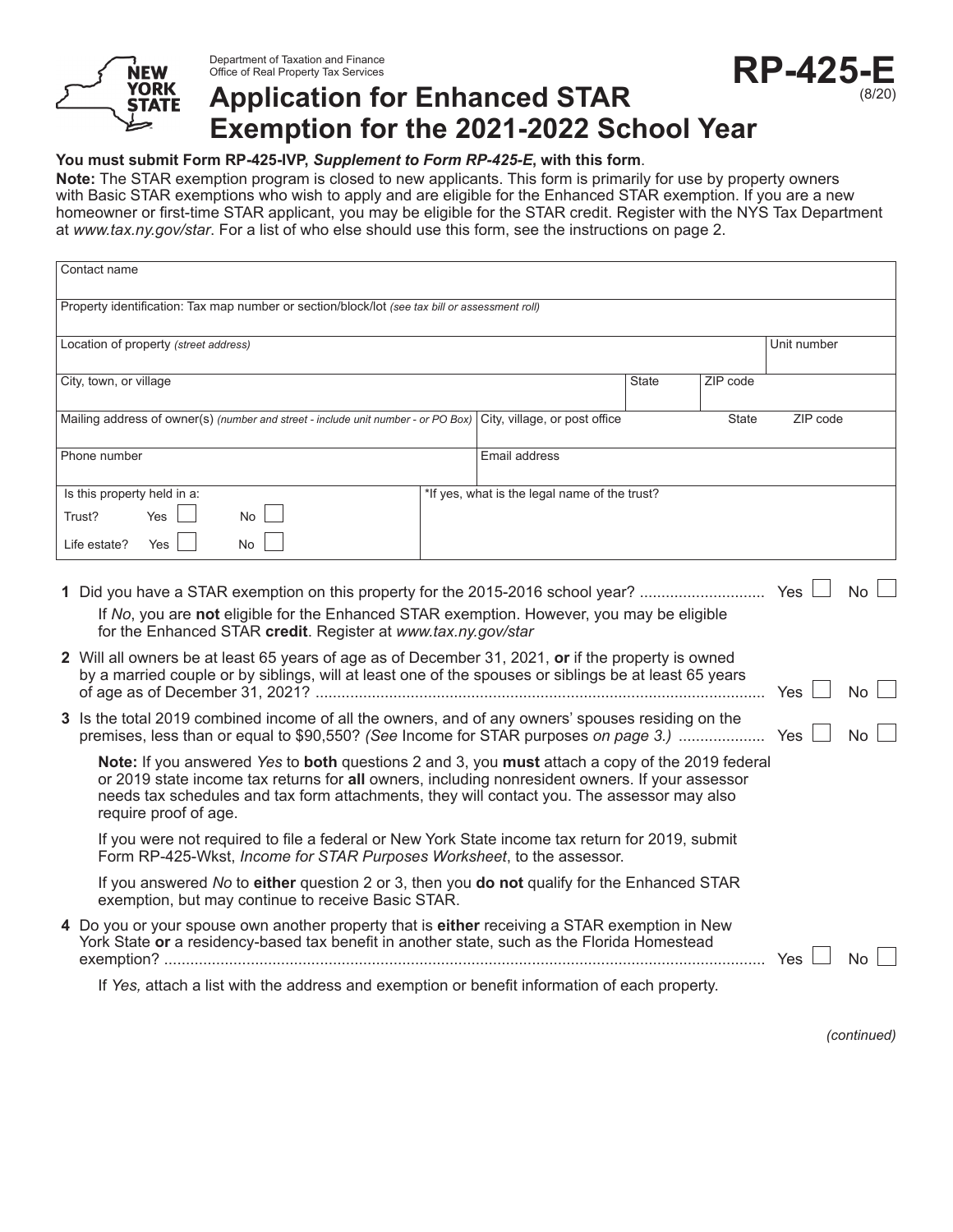## **Certification**

**Caution:** Anyone who misrepresents his or her primary residence, age, or income:

- will be subject to a penalty of the greater of \$100 or 20% of the improperly received tax savings
- will be prohibited from receiving the STAR exemption or STAR credit for six years, and
- may be subject to criminal prosecution.

I (we) certify that all of the above information is correct, **that I (we) own the property listed above and it is my (our) primary residence**. I (we) understand it is **my (our) obligation to notify the assessor if I (we) relocate to another primary residence** and provide any documentation of eligibility that is required.

#### **All resident owners must sign and date this form. Attach additional sheets, if necessary.**

| Signature | Date | Signature | Date |
|-----------|------|-----------|------|
| Signature | Date | Signature | Date |

**Return this form with Form RP-425-IVP and proof of income to your local assessor by taxable status date** *(see* Deadline *below)***.**

### *This Area for Assessor's Use Only*

| Date application received: |                  | Form RP-425-IVP received: | Yes<br>No |
|----------------------------|------------------|---------------------------|-----------|
| Proof of age:              | Yes<br><b>No</b> | Approved:                 | Yes<br>No |
| Proof of income:           | Yes<br>No        |                           |           |
| Proof of residency:        | Yes<br>No        |                           |           |
|                            |                  |                           |           |
| Assessor's signature       | Date             |                           |           |
|                            |                  |                           |           |

## **Instructions**

#### **You must submit Form RP-425-IVP with this form when applying for the Enhanced STAR exemption.**

### **General information**

The Enhanced STAR exemption reduces the school tax liability for qualifying senior citizens by exempting a portion of the value of their home from the school tax.

To qualify, the home must be:

- owner-occupied, and
- the homeowners' primary residence.

The combined 2019 income of all owners, and any spouses who reside on the property must be less than or equal to \$90,550 **and** you must have had a STAR exemption on the same property for the 2015-2016 school year.

#### **Who should use this form:**

You are not generally required to reapply annually for the exemption, but you must advise the assessor if the property is no longer your primary residence. You are

required to reapply for the exemption if the ownership of the property has changed due to:

- marriage,
- divorce,
- surrender of interest by a co-owner,
- survivorship,
- trusts,
- life estates, or
- name change(s).

**Deadline:** You must file this application **and proof of income and Form RP-425-IVP** with your local assessor on or before the applicable taxable status date, which is generally March 1.

#### **Exceptions:**

- In the Village of Bronxville, it is January 1.
- In Nassau County, it is January 2.
- In Westchester towns, it is either May 1 or June 1.
- In cities, check with your assessor.